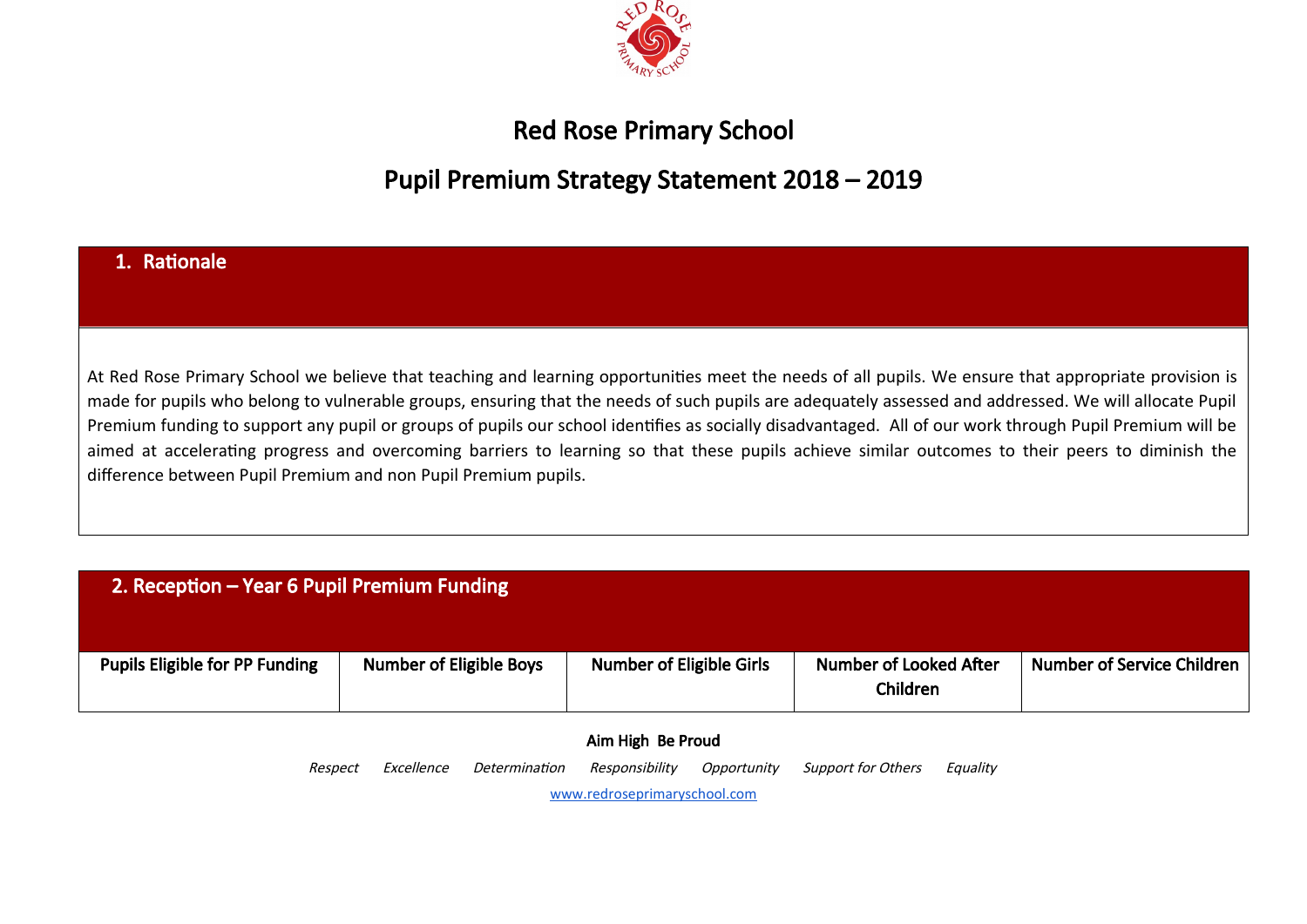

|    | Per Pupil £1,320        | Per Pupil £1,320 | Per Pupil £2,300* | Per Pupil £300 |
|----|-------------------------|------------------|-------------------|----------------|
| 27 | <sup>7</sup> ( £9,240 ) | 11 (£14,520)     | 6(f12,600)        | 3(£900)        |
|    |                         |                  |                   |                |

\*Previously Looked After Children receive £2,300

Looked After Children receive £1700 with £600 being retained centrally by the Local Authority.

| <b>3. Early Year Pupil Premium Funding</b> |                                  |                                |                                 |                          |  |  |
|--------------------------------------------|----------------------------------|--------------------------------|---------------------------------|--------------------------|--|--|
| <b>Total of Nursery Pupils</b>             | <b>Number of Eligible Pupils</b> | <b>Number of Eligible Boys</b> | <b>Number of Eligible Girls</b> | <b>Total EYPP Budget</b> |  |  |
|                                            | Hourly Rate £0.53                | Hourly Rate £0.53              | Hourly Rate £0.53               | Hourly Rate £0.53        |  |  |
|                                            | <b>NA</b>                        | <b>NA</b>                      | <b>NA</b>                       | <b>NA</b>                |  |  |

| 4. Pupil Premium Summary Information     |         |                                  |      |  |  |  |
|------------------------------------------|---------|----------------------------------|------|--|--|--|
| <b>Total Number of Pupils (Inc. FTE)</b> | 277     | <b>Number of Pupils Eligible</b> | 27   |  |  |  |
| <b>Total Pupil Premium Budget</b>        | £37,260 | % of Pupils Eligible             | 9.7% |  |  |  |

| 5.2017-2018 - Outcomes       |            |               |                   |             |                           |          |  |  |
|------------------------------|------------|---------------|-------------------|-------------|---------------------------|----------|--|--|
|                              |            |               | Aim High Be Proud |             |                           |          |  |  |
| Respect                      | Excellence | Determination | Responsibility    | Opportunity | <b>Support for Others</b> | Equality |  |  |
| www.redroseprimaryschool.com |            |               |                   |             |                           |          |  |  |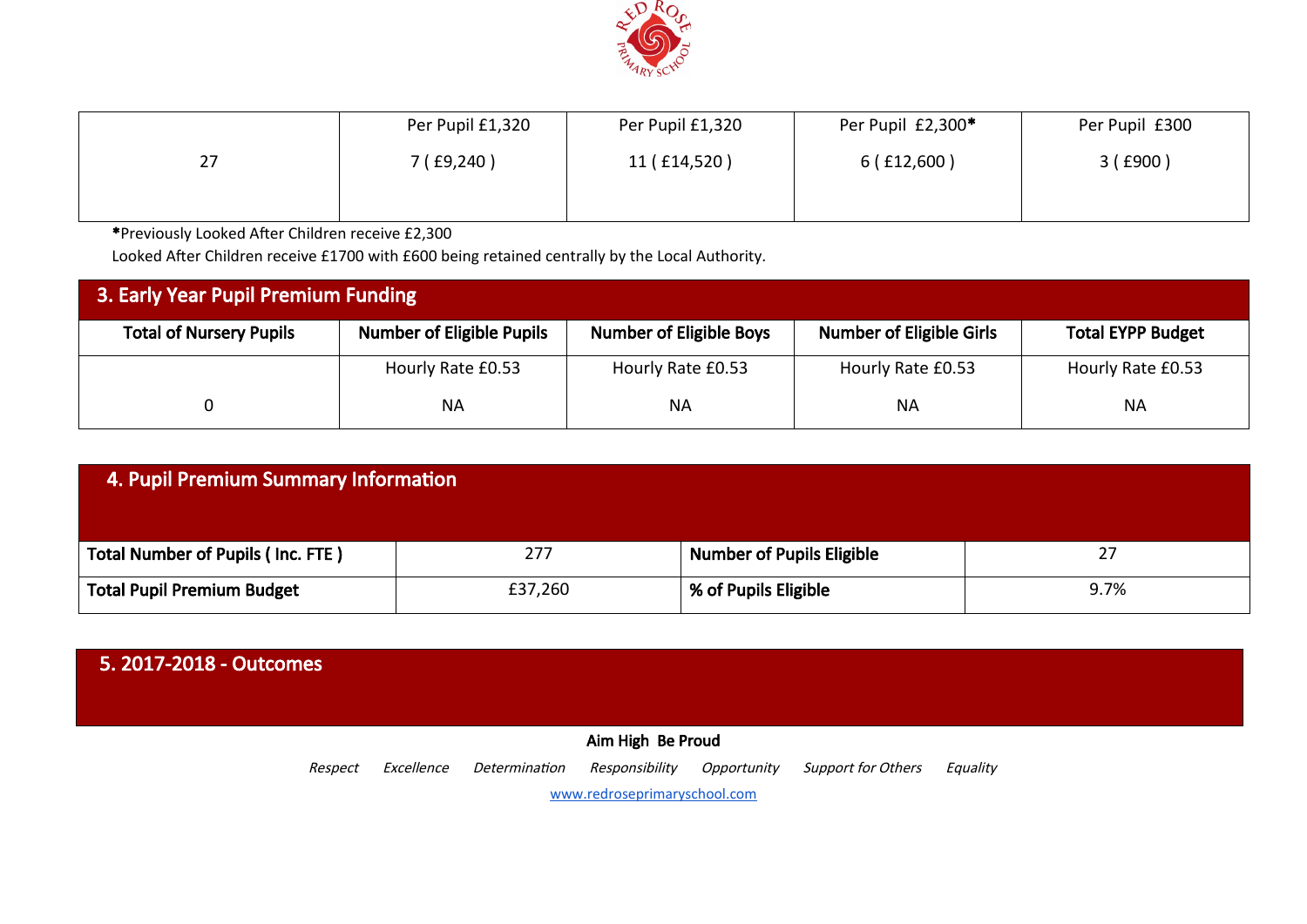

| KS1                        |            | <b>PP Pupils</b> |                          | KS <sub>2</sub>              |            | <b>PP Pupils</b> |
|----------------------------|------------|------------------|--------------------------|------------------------------|------------|------------------|
| Year 2 - 5 pupils          | <b>SCH</b> | <b>NA</b>        | Other pupils             | Year 6 - 4 pupils            | <b>SCH</b> | <b>NA</b>        |
| <b>Expected Standard R</b> | 80%        | 60%              | 78%                      | <b>Expected Standard R</b>   | 100%       | 80%              |
| <b>Expected Standard W</b> | 40%        | 53%              | 73%                      | <b>Expected Standard W</b>   | 75%        | 83%              |
| <b>Expected Standard M</b> | 60%        | 61%              | 79%                      | <b>Expected Standard M</b>   | 100%       | 81%              |
| Year 1 Phonics             | 100%       | 70%              | 84%                      | <b>Expected Standard GPS</b> | 75&        | 82%              |
| (2 pupils)                 |            |                  |                          |                              |            |                  |
| EYFS GLD (4 pupils)        | 50%        |                  | <b>Expected Standard</b> | 75%                          | 70%        |                  |
|                            |            |                  |                          | R/W/M                        |            |                  |

| 8. Internal Barriers to Future Attainment |                                                                   |                                                                       |  |  |  |  |  |
|-------------------------------------------|-------------------------------------------------------------------|-----------------------------------------------------------------------|--|--|--|--|--|
|                                           | In-school barriers                                                | <b>Desired Outcomes</b>                                               |  |  |  |  |  |
| A                                         | Increased attainment in writing for disadvantaged pupils          | Higher rates of progress across school for pupils eligible for PP.    |  |  |  |  |  |
| B                                         | PP pupils make less progress in Reading compared to other pupils. | All pupils to have access to Lexia either at home or additional times |  |  |  |  |  |
|                                           | Aim High Be Proud                                                 |                                                                       |  |  |  |  |  |

Respect Excellence Determination Responsibility Opportunity Support for Others Equality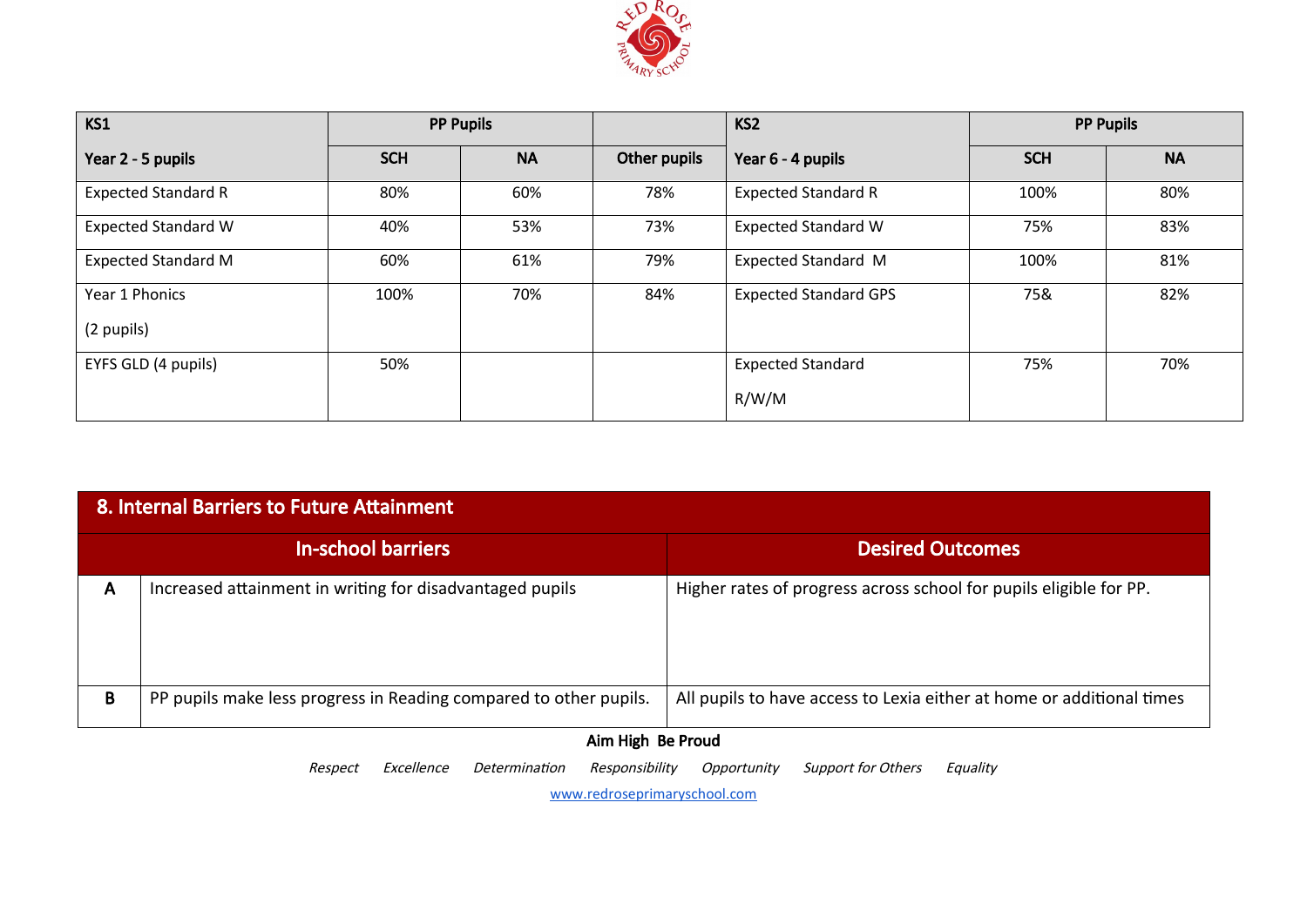

|              |                                                                                                                                                                                     | in school.                                                                                                                                                                                                                                                     |  |  |  |  |  |
|--------------|-------------------------------------------------------------------------------------------------------------------------------------------------------------------------------------|----------------------------------------------------------------------------------------------------------------------------------------------------------------------------------------------------------------------------------------------------------------|--|--|--|--|--|
|              |                                                                                                                                                                                     | All pupils to be heard to read by an adult in school several times per<br>week.                                                                                                                                                                                |  |  |  |  |  |
|              |                                                                                                                                                                                     | To diminish the difference between pupil premium and non-pupil<br>premium pupils.                                                                                                                                                                              |  |  |  |  |  |
| $\mathsf{C}$ | PP pupils make less progress in Maths compared to other pupils.                                                                                                                     | Higher rates of progress in Maths across school for pupils eligible for<br>PP.                                                                                                                                                                                 |  |  |  |  |  |
|              |                                                                                                                                                                                     | All pupils to have access to Mathletics either at home or additional<br>times in school.                                                                                                                                                                       |  |  |  |  |  |
|              |                                                                                                                                                                                     | To diminish the difference between pupil premium and non-pupil<br>premium pupils.                                                                                                                                                                              |  |  |  |  |  |
| D            | The range of opportunities for pupils eligible for PP is very low<br>when compared with their peers. This can affect relationships in<br>school, self-esteem and academic progress. | Pupils eligible for PP access the same life chances as their academic<br>peers which will raise their self-esteem, confidence, academic<br>progress and through these first hand experiences apply their skills<br>for the new learning across the curriculum. |  |  |  |  |  |
|              | 9. External Barriers to Future Attainment (issues which also require action outside school, e.g. low attendance rates)                                                              |                                                                                                                                                                                                                                                                |  |  |  |  |  |
|              | Aim High Be Proud                                                                                                                                                                   |                                                                                                                                                                                                                                                                |  |  |  |  |  |

Respect Excellence Determination Responsibility Opportunity Support for Others Equality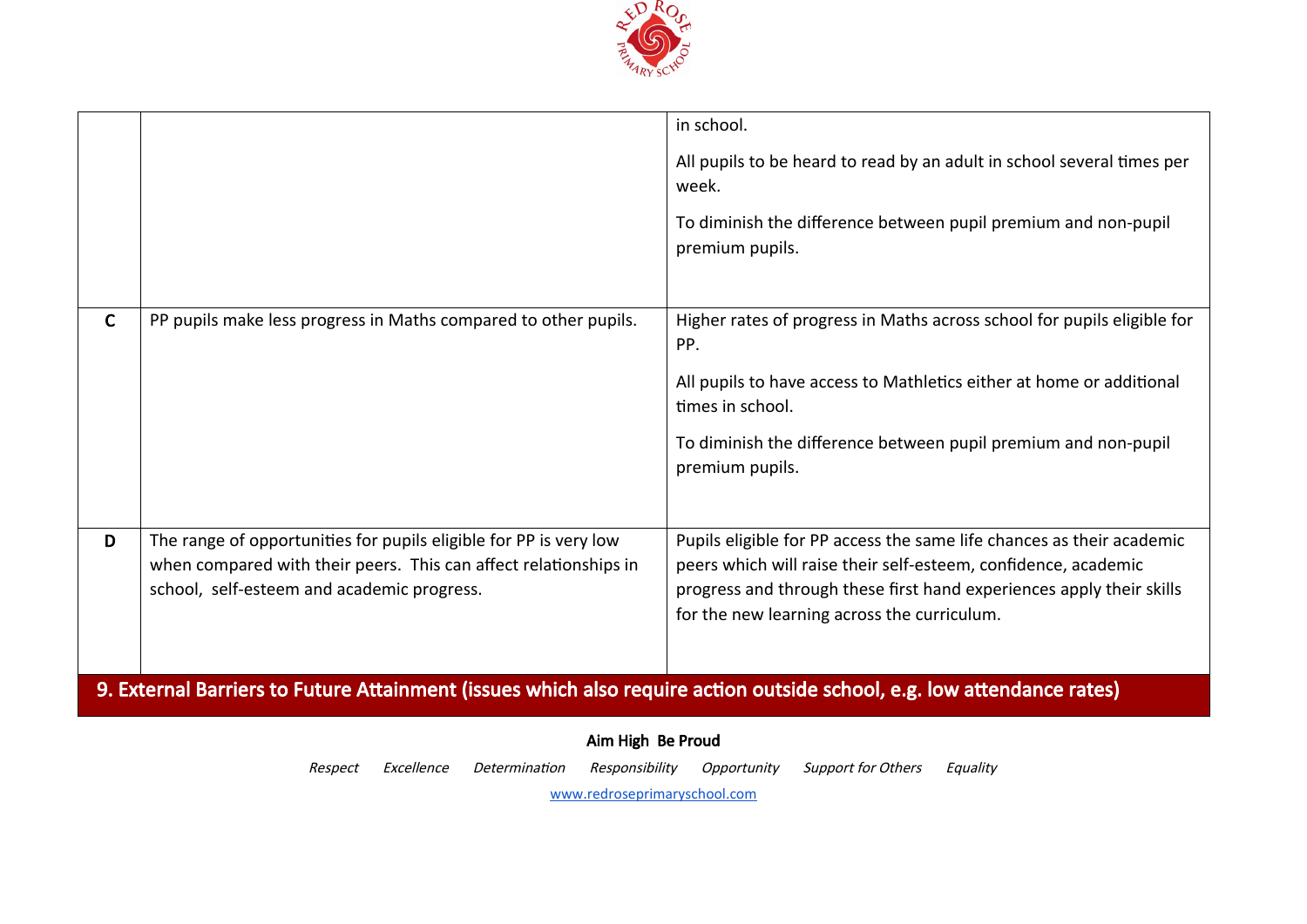

|   | <b>In-school barriers</b>                                                                    | <b>Desired Outcomes</b>                                                                                                                              |
|---|----------------------------------------------------------------------------------------------|------------------------------------------------------------------------------------------------------------------------------------------------------|
| F | Low attendance rates for some PP children                                                    | Increased attendance rates.                                                                                                                          |
| F | Social deprivation                                                                           | Provide free after school clubs which target disadvantaged pupils to<br>enrich wider opportunities.                                                  |
| G | Less engagement in home reading by adults and opportunities to<br>support and value reading. | Increased engagement with parents to support home reading.<br>Provide increased opportunities in school to support and enthuse a<br>love of reading. |

Aim High Be Proud Respect Excellence Determination Responsibility Opportunity Support for Others Equality [www.redroseprimaryschool.com](http://www.redroseprimaryschool.com/)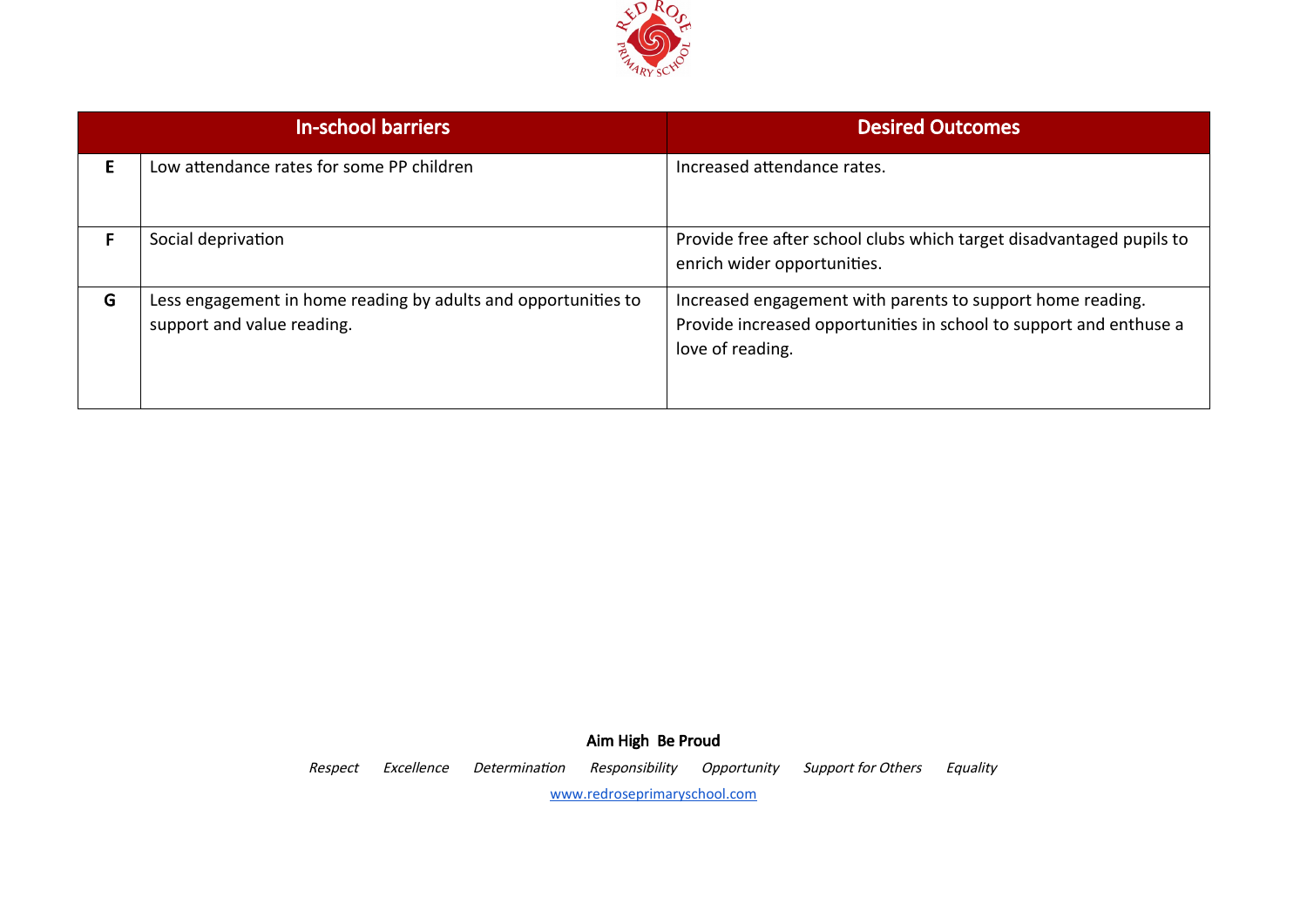

|   | Desired Outcomes & Evidence source                                                                                                                                              | Action                                                                                  | <b>Expenditure</b>   | How we will measure<br>impact                                                           | Impact                                                                                                                                                                                                                                                                                                                                                                                                                                           |
|---|---------------------------------------------------------------------------------------------------------------------------------------------------------------------------------|-----------------------------------------------------------------------------------------|----------------------|-----------------------------------------------------------------------------------------|--------------------------------------------------------------------------------------------------------------------------------------------------------------------------------------------------------------------------------------------------------------------------------------------------------------------------------------------------------------------------------------------------------------------------------------------------|
| A | Increased attainment in writing for<br>disadvantaged pupils.<br>Pupil Premium pupils made less progress than<br>'Pupil Premium' pupils and 'other' pupils in<br>school.         | In class targeted support for<br>pupils in English. Smaller class<br>sizes for English. | TA support<br>£9,500 | Improved progress evident<br>through book scrutiny,<br>assessment data, pupil<br>voice. | The majority of pupils are making good<br>progress. Small intervention groups<br>demonstrate impact through book<br>scrutinies. Learning walks demonstrate<br>good pupil engagement. Three out of<br>five pupils passed the Y1 phonics<br>reading test. In Year 2 all children<br>achieved the expected standard in<br>writing. In year 6 all pupils (3) made<br>good progress against starting points<br>with 1/3 achieving the EXS in writing. |
| B | PP pupils make less progress in Reading<br>compared to other pupils.<br>Pupil Premium pupils made less progress than<br>'Pupil Premium' pupils and 'other' pupils in<br>school. | One to one reading x3 weekly<br>(where appropriate)                                     | TA support<br>£4720  | Salford Reading Age<br>compared to actual<br>reading age will improve.                  | Overall data demonstrates accelerated<br>progress across the school with reading<br>ages significantly increasing by more<br>than expected progress. In some cases<br>pupils made more than a whole year's<br>progress. In Year 2 all children (2)<br>achieved the expected standard in<br>reading. In year 6 all pupils (3) made<br>good progress against starting points                                                                       |

Respect Excellence Determination Responsibility Opportunity Support for Others Equality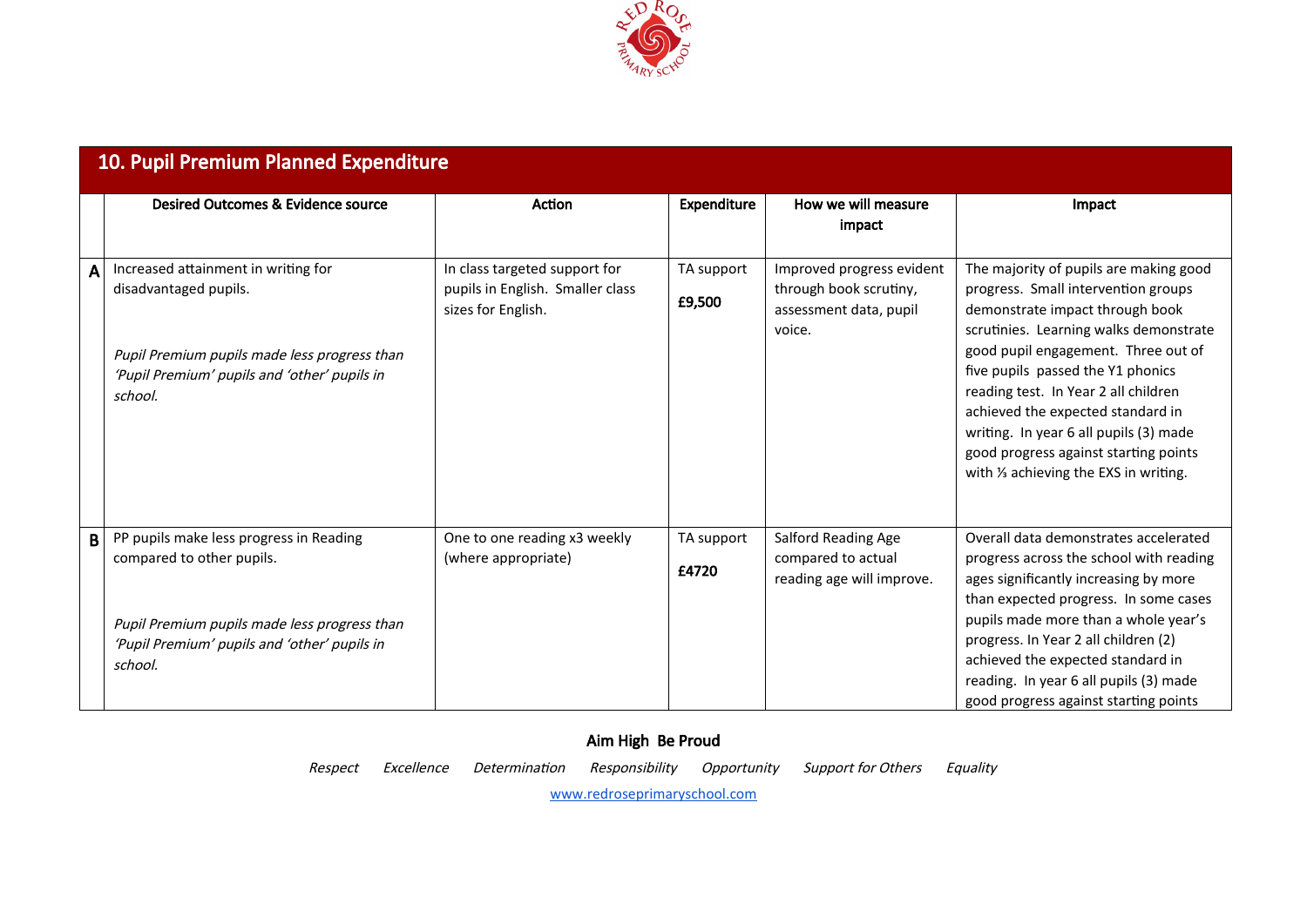

|   |                                                                                                                                                                                                                                                                                                                                                                                                |                                                                                                                    |                                                  |                                                                                                    | with 1/3 achieving the EXS in reading                                                                                                                                                                                                                                                                                                                                                    |
|---|------------------------------------------------------------------------------------------------------------------------------------------------------------------------------------------------------------------------------------------------------------------------------------------------------------------------------------------------------------------------------------------------|--------------------------------------------------------------------------------------------------------------------|--------------------------------------------------|----------------------------------------------------------------------------------------------------|------------------------------------------------------------------------------------------------------------------------------------------------------------------------------------------------------------------------------------------------------------------------------------------------------------------------------------------------------------------------------------------|
| B | PP pupils make less progress in Reading<br>compared to other pupils.                                                                                                                                                                                                                                                                                                                           | Toe by Toe:<br>15 minutes 3 times per week<br>Lexia - 10mins x3 weekly                                             | Books £50<br>Staffing<br>£2000<br>Lexia<br>£2000 | Improved reading age.<br>Increased fluency with Toe<br>by Toe.<br>Accelerated rate of<br>progress. | Toe by toe is used across KS2 and<br>reading demonstrates accelerated<br>progress. Monitoring evidences<br>sessions taking place. Pupils state they<br>enjoy the programme and feel it helps.<br>Data demonstrates improved use of<br>Lexia across year groups. Further<br>training required in the autumn term to<br>further maximise the use of Lexia as a<br>short term intervention. |
| B | Increased rates of progress for disadvantaged<br>pupils in reading in KS2<br>EEF toolkit suggests that on average, reading<br>comprehension approaches improve learning by<br>an additional 5 months' progress over the course<br>of a school year. These approaches appear to be<br>even more effective for older readers (aged 8<br>years or above) who are not making expected<br>progress. | Weekly quality 1:1 support with<br>reading comprehension for pupils<br>not on track.                               | Staffing<br>£2000                                | Accelerated rate of<br>progress.<br><b>Improved Salford Reading</b><br>Age                         | Data demonstrates accelerated progress<br>across the school with reading ages<br>significantly increasing over the term by<br>more than expected progress. In some<br>cases pupils made more than a whole<br>year's progress.                                                                                                                                                            |
| B | Increased progress in reading for disadvantaged                                                                                                                                                                                                                                                                                                                                                | PP Pupils access 5 minutes of                                                                                      | Cost                                             | Baseline assessment data.                                                                          | Clear evidence of impact with pupils.                                                                                                                                                                                                                                                                                                                                                    |
|   |                                                                                                                                                                                                                                                                                                                                                                                                | $\mathbf{A}$ and $\mathbf{A}$ and $\mathbf{A}$ and $\mathbf{A}$ and $\mathbf{A}$ and $\mathbf{A}$ and $\mathbf{A}$ |                                                  |                                                                                                    |                                                                                                                                                                                                                                                                                                                                                                                          |

Respect Excellence Determination Responsibility Opportunity Support for Others Equality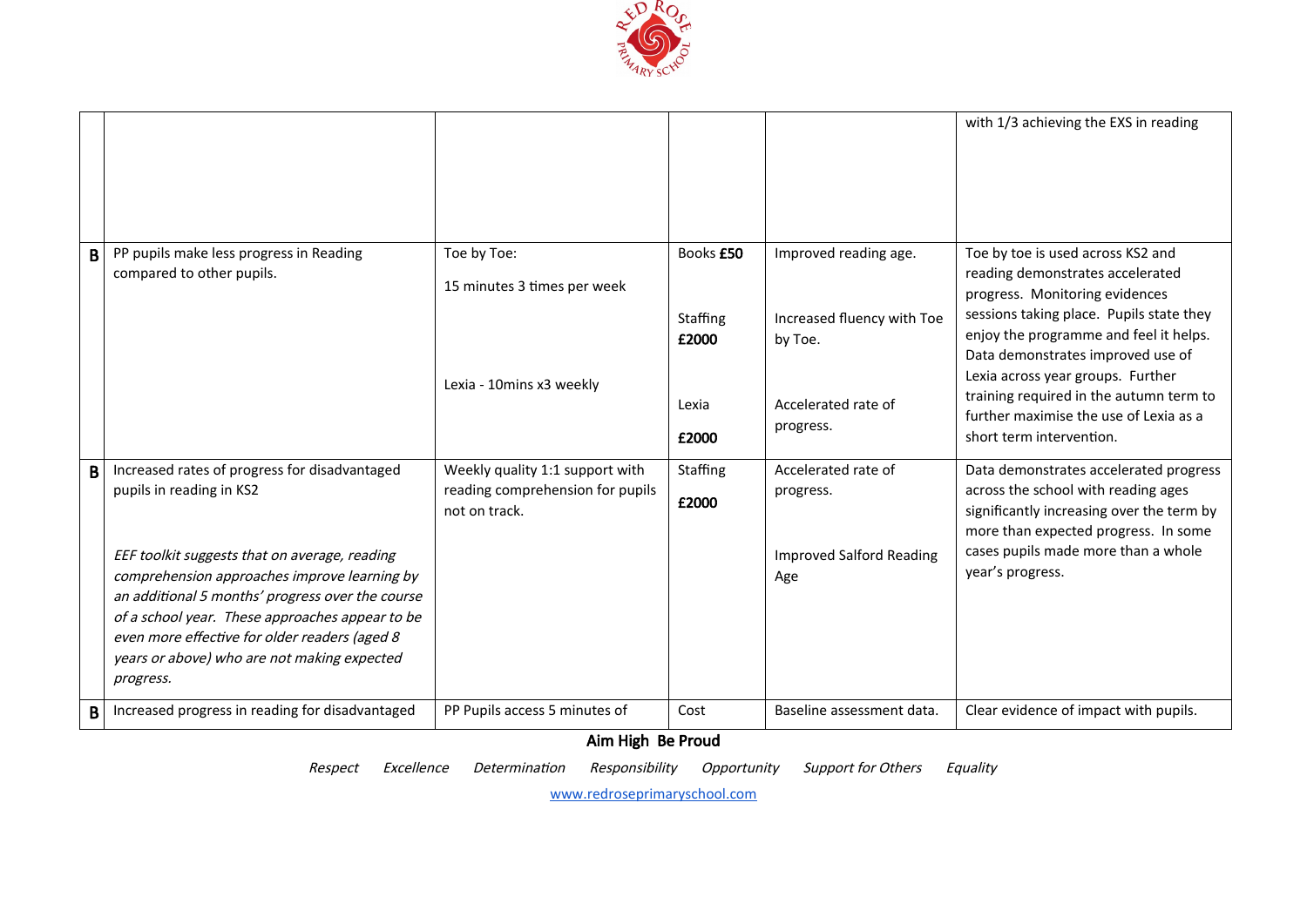

|              | pupils in FS.                                                                                                                                                                                                                                                                                                           | phonics daily 1:1<br>PP Pupils to access an additional 5<br>minutes of reading daily one to<br>one | £500                                                              | Letters & Sounds data<br>Number of sight words<br>recognised.                                                                                                                                             | Additional adult support has been<br>accessed through voluntary work.                                                                                                                                                                                                                                                                                                                                |
|--------------|-------------------------------------------------------------------------------------------------------------------------------------------------------------------------------------------------------------------------------------------------------------------------------------------------------------------------|----------------------------------------------------------------------------------------------------|-------------------------------------------------------------------|-----------------------------------------------------------------------------------------------------------------------------------------------------------------------------------------------------------|------------------------------------------------------------------------------------------------------------------------------------------------------------------------------------------------------------------------------------------------------------------------------------------------------------------------------------------------------------------------------------------------------|
| $\mathsf{C}$ | PP pupils make less progress in Maths compared<br>to other pupils.<br>PP Pupils do not access Mathletics at home. As a<br>school we need to raise the profile of Mathletics<br>certificates and monitor access.                                                                                                         | PP Pupils to access Mathletics for<br>10 minutes 3 times per week.                                 | £2500 -<br>Mathletics<br>Staff to<br>monitor<br>usage and<br>rota | PP pupils not achieving a<br>Mathletics certificate each<br>week. Staff to identify key<br>tasks and encourage<br>children achieve 1000<br>points. Weekly record of<br>points to be kept by Maths<br>Lead | Mathletcis is well accessed by the<br>majority of pupils and pupils report that<br>they are enjoying the programme. The<br>link between pupil progress and<br>Mathletics is difficult to evaluate<br>however there is a correlation between<br>the pupils who have regularly used<br>Mathletics and good outcomes. This is<br>particularly evident in KS2 but could be<br>due to pupil independence. |
| $\mathsf{C}$ | PP pupils make less progress in Maths compared<br>to other pupils.<br>Daily small group tuition in maths for groups of<br>PP identified by the school as not on track to<br>achieve their end of year target.<br>EEF toolkit suggests that small group tuition is<br>effective and, as a rule of thumb, the smaller the | Daily in class targeted support for<br>pupils in Maths.                                            | Cost:<br>£9500                                                    | <b>Improved Maths scores</b><br>and ability to work<br>independently without the<br>need for support.                                                                                                     | Maths intervention alongside same<br>day / next day intervention evident<br>through monitoring. Maths data<br>demonstrates good progress across<br>school.                                                                                                                                                                                                                                           |

### Aim High Be Proud Respect Excellence Determination Responsibility Opportunity Support for Others Equality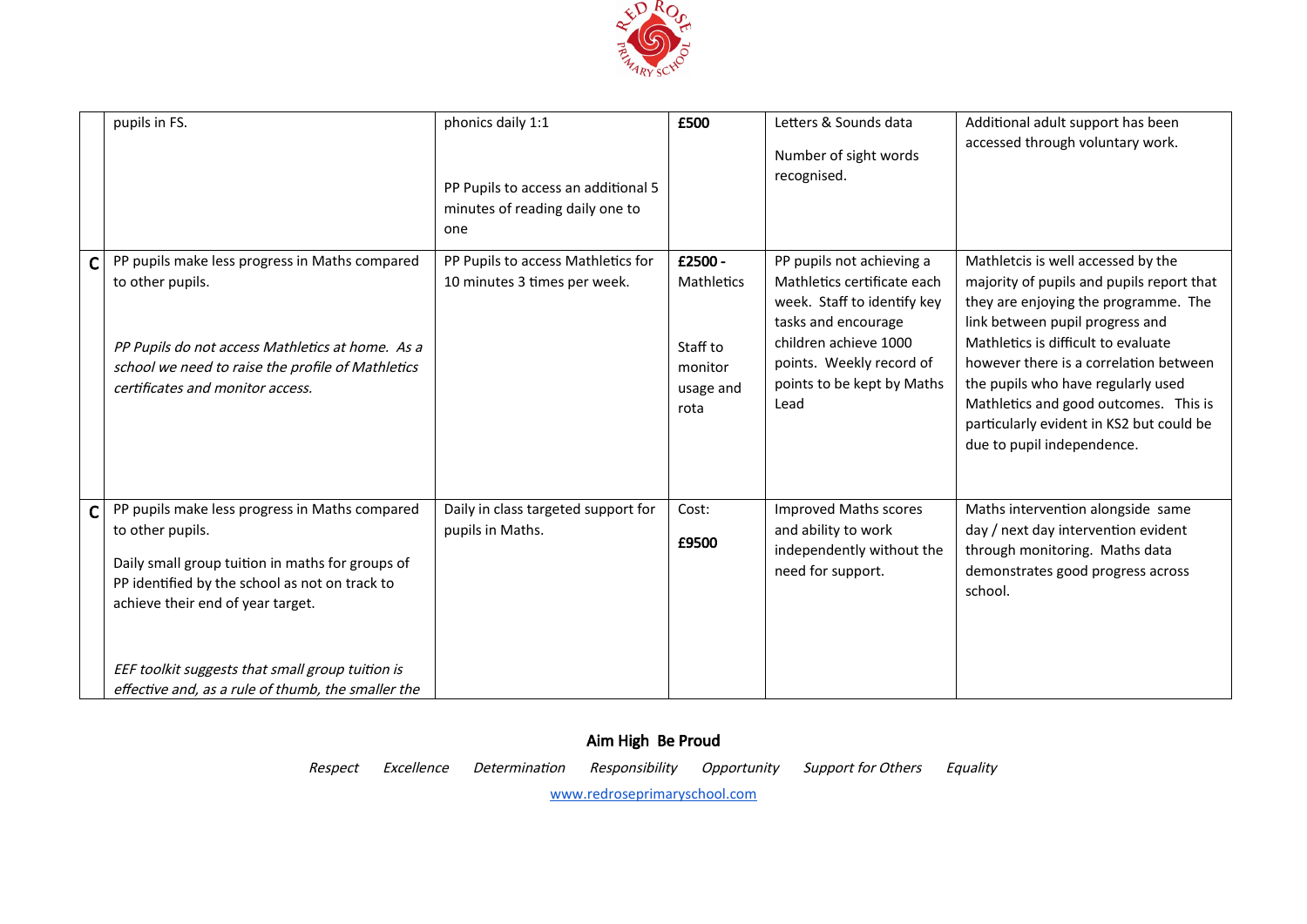

|   | group the better                                 |                                 |                          |                            |                                                                              |
|---|--------------------------------------------------|---------------------------------|--------------------------|----------------------------|------------------------------------------------------------------------------|
|   |                                                  |                                 |                          |                            |                                                                              |
|   |                                                  |                                 |                          |                            |                                                                              |
| Ć | Increased progress in Maths for disadvantaged    | PP pupils have 20 minutes x2    | Staffing:                | Improved oral fluency with | Purchase of resources and training of                                        |
|   | pupils in FS.                                    | weekly with TA.                 | £1000                    | numbers to 20.             | staff has had a positive impact on                                           |
|   |                                                  |                                 |                          |                            | learning. All children made good                                             |
|   |                                                  |                                 |                          |                            | progress from their starting point.                                          |
|   |                                                  | Purchase of Ten Town            | £110                     |                            |                                                                              |
|   |                                                  |                                 |                          |                            |                                                                              |
|   |                                                  | Purchase of Numicon and tens    |                          |                            |                                                                              |
|   |                                                  | frames to support understanding |                          |                            |                                                                              |
|   |                                                  |                                 | £100                     |                            |                                                                              |
|   |                                                  |                                 |                          |                            |                                                                              |
| D | Behaviour issues for a small group of pupils at  | Additional TA on yard at        | Staffing -               | Staff to organise play     | Additional TAs were used to support                                          |
|   | lunchtime (mostly PP pupils) are having a        | lunchtime to organise games.    | £1700                    | activities.                | lunchtime supervisors in supporting                                          |
|   | detrimental effect on academic progress made     |                                 |                          |                            | purposeful play from 12:15-12:45. Play<br>leaders were in place and actively |
|   | during afternoon sessions.                       |                                 |                          |                            | encourage purposeful play. A shorter                                         |
|   |                                                  |                                 | Play                     | Pupils engaging in         | KS1 lunchtime has been beneficial in                                         |
|   | Behavioural issues are having a detrimental      |                                 | equipment<br>and storage | purposeful play.           | supporting pupils. Staff, with the                                           |
|   | effect on academic progress as time is being     |                                 |                          |                            | exception of one year group, were                                            |
|   | spent by the teacher dealing with lunchtime      |                                 |                          | Stronger relationships.    | dealing with very few lunchtime                                              |
|   | issues or pupils are unsettled during the        |                                 | £500                     |                            | incidents and where issues did arise they                                    |
|   | afternoon due to emotional.                      |                                 |                          |                            | did not concern the same children.                                           |
|   | Developing pupil resilience so they can continue |                                 |                          | Increased resilience and   |                                                                              |
|   | to engage positively with their learning as they |                                 |                          | ability to solve conflicts |                                                                              |
|   | move through school from R to Y6, even when      |                                 |                          |                            |                                                                              |

Respect Excellence Determination Responsibility Opportunity Support for Others Equality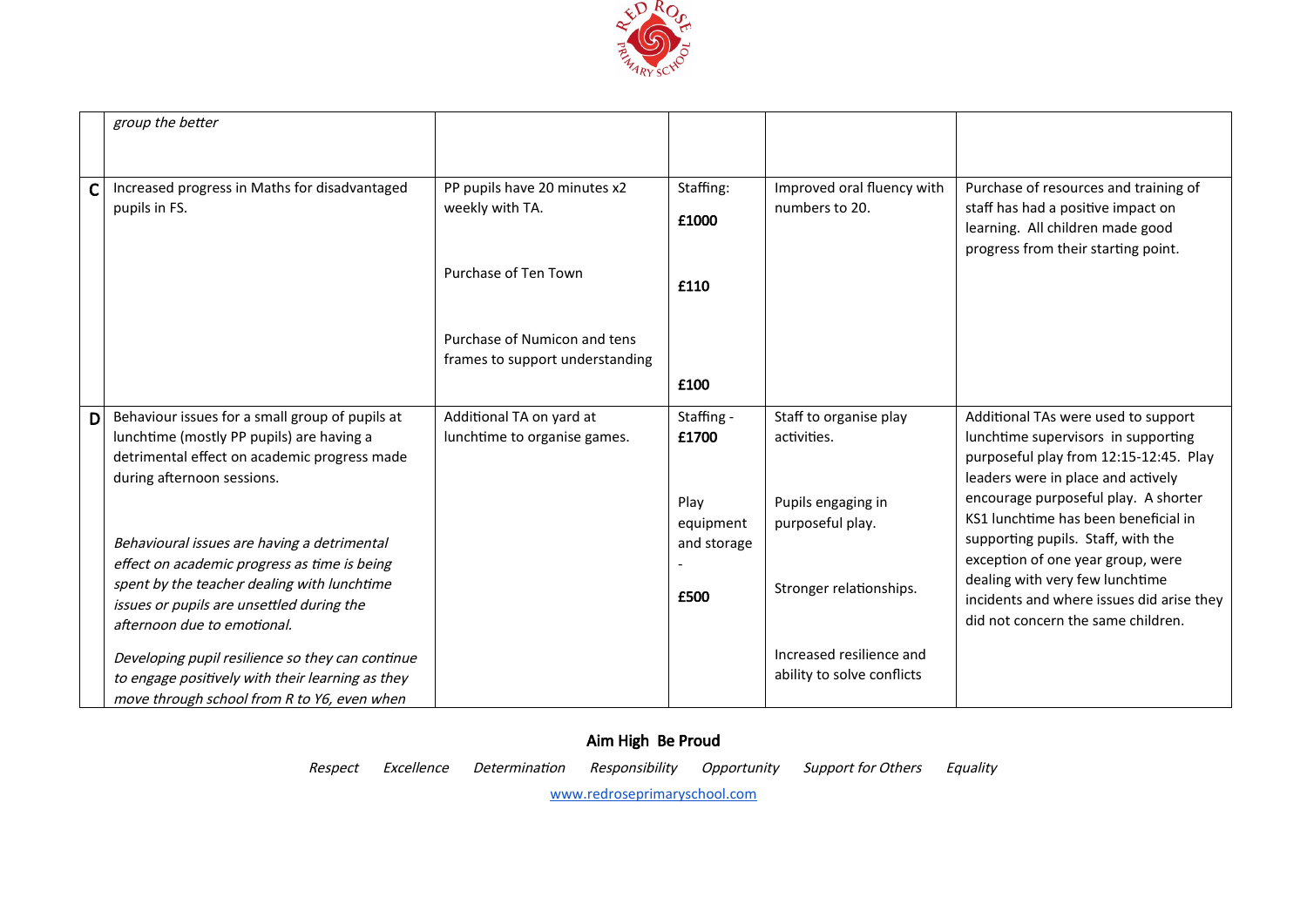

|   | faced with challenge or change.                                                                                                                                                         |                                                                                                                      |                                   |                                                                                 |                                                                                                                                                                          |
|---|-----------------------------------------------------------------------------------------------------------------------------------------------------------------------------------------|----------------------------------------------------------------------------------------------------------------------|-----------------------------------|---------------------------------------------------------------------------------|--------------------------------------------------------------------------------------------------------------------------------------------------------------------------|
| D | The range of opportunities for pupils eligible for<br>PP is very low when compared with their peers.<br>This can affect relationships in school, self-<br>esteem and academic progress. | TA to be used 1/2 day weekly to<br>support Emotional Wellbeing<br>Interventions to take place during<br>an afternoon | Staffing<br>£2023                 | Dedicated 2hr slot & 1hr<br>slot.<br>Timetable in place with<br>named children. | A TA was allocated one afternoon /<br>week to look at EWB. This was<br>positively received by pupils. Dedicated<br>weekly PSHE slots were used to develop<br>resilience. |
|   | Developing pupil resilience so they can continue<br>to engage positively with their learning as they<br>move through school from R to Y6, even when<br>faced with challenge or change.  |                                                                                                                      |                                   |                                                                                 |                                                                                                                                                                          |
| E | Increased attendance rates.                                                                                                                                                             | Monthly meetings between office<br>& Headteacher to discuss<br>attendance.                                           | Attendance<br>Officer in<br>role: | Improved attendance<br>figures.                                                 | Attendance is strong with no significant<br>difference between pupil premium<br>pupils and non-pupil premium pupils.                                                     |
|   | We can't improve attainment if children are not<br>actually in school                                                                                                                   | Review of attendance policy and<br>use of DCC Attendance Toolkit                                                     | £1029                             |                                                                                 | Only one child has attendance below<br>90%.                                                                                                                              |
|   |                                                                                                                                                                                         | <b>Employment of an Attendance</b>                                                                                   |                                   |                                                                                 |                                                                                                                                                                          |
|   |                                                                                                                                                                                         | Officer to support families with<br>attendance.                                                                      |                                   |                                                                                 |                                                                                                                                                                          |

# Aim High Be Proud Respect Excellence Determination Responsibility Opportunity Support for Others Equality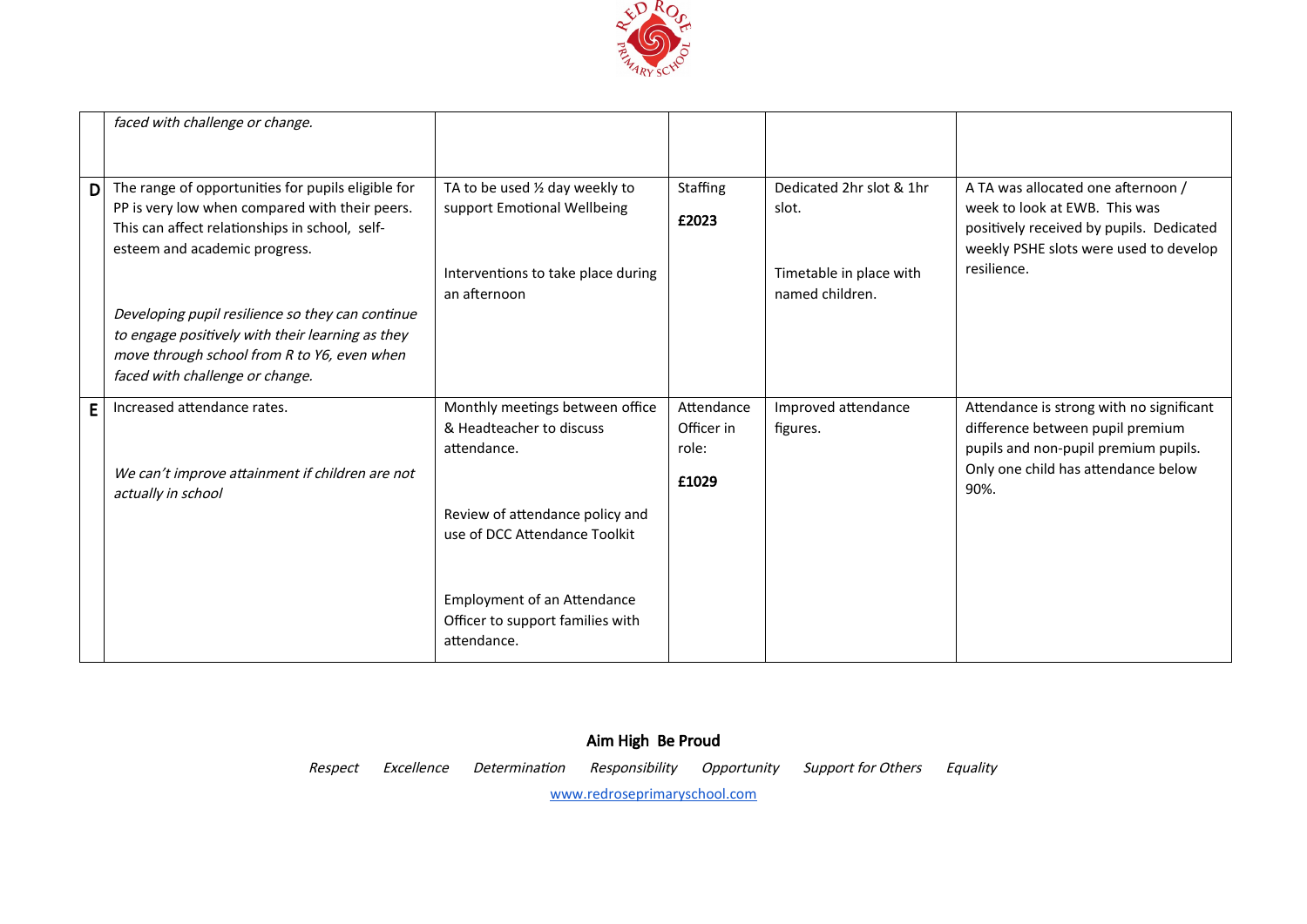

| F. | Increased participation in after school clubs to | Increased range of after school  | Cost | Improved attendance of PP | PP pupils have regularly attended       |
|----|--------------------------------------------------|----------------------------------|------|---------------------------|-----------------------------------------|
|    | widen opportunities                              | clubs.                           |      | children at after school  | provision during the year.              |
|    |                                                  |                                  | £800 | clubs.                    |                                         |
|    |                                                  |                                  |      |                           |                                         |
|    |                                                  | No charge to participate for     |      |                           |                                         |
|    |                                                  | disadvantaged pupils.            |      |                           |                                         |
|    |                                                  |                                  |      |                           |                                         |
|    | Less engagement in home reading by adults and    | Involvement of parent readers to | Cost | Increased parental        | Involvement of parental readers has     |
|    | opportunities to support and value reading.      | promote reading.                 | £200 | engagement observed       | varied during the year. Further work to |
|    |                                                  |                                  |      | through reading diaries   | be addressed in this area next year.    |
|    |                                                  |                                  |      | and parent helpers        |                                         |
|    | PP pupils are less likely to be heard to read at |                                  |      | supporting reading.       |                                         |
|    |                                                  |                                  |      |                           |                                         |
|    | home than non PP pupils                          |                                  |      |                           |                                         |

| 11. Budget Summary                                                       |       |  |  |  |
|--------------------------------------------------------------------------|-------|--|--|--|
| <b>Desired Outcome</b>                                                   | Cost  |  |  |  |
| Increased attainment in writing for disadvantaged pupils<br>$\mathsf{A}$ | £9500 |  |  |  |

Respect Excellence Determination Responsibility Opportunity Support for Others Equality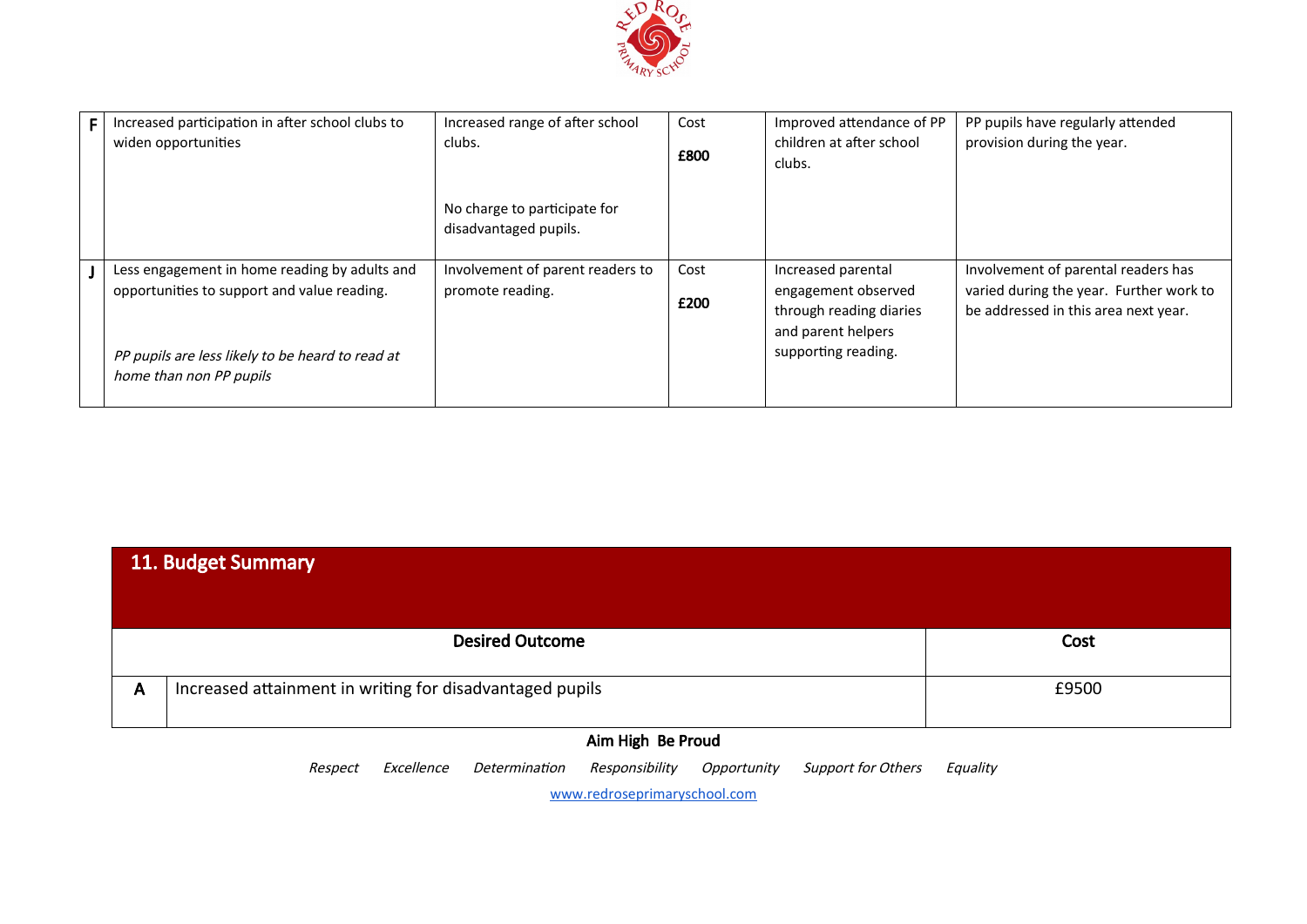

| B | PP pupils make less progress in Reading compared to other pupils.                                                                                                                | £11270  |
|---|----------------------------------------------------------------------------------------------------------------------------------------------------------------------------------|---------|
| C | PP pupils make less progress in Maths compared to other pupils.                                                                                                                  | £13710  |
| D | The range of opportunities for pupils eligible for PP is very low when compared with their peers.<br>This can affect relationships in school, self-esteem and academic progress. | £4223   |
| E | Low attendance rates for some PP children                                                                                                                                        | £1029   |
| F | Social deprivation                                                                                                                                                               | £800    |
| G | Less engagement in home reading by adults and opportunities to support and value reading.                                                                                        | £200    |
|   | <b>Total Budget Spent</b>                                                                                                                                                        | £40,732 |

| Governance                             |                                                                    |  |  |  |
|----------------------------------------|--------------------------------------------------------------------|--|--|--|
|                                        | Monitoring The Effectiveness & Impact of Pupil Premium Performance |  |  |  |
| Pupil Premium Governor: Mrs L Flannery |                                                                    |  |  |  |

Respect Excellence Determination Responsibility Opportunity Support for Others Equality